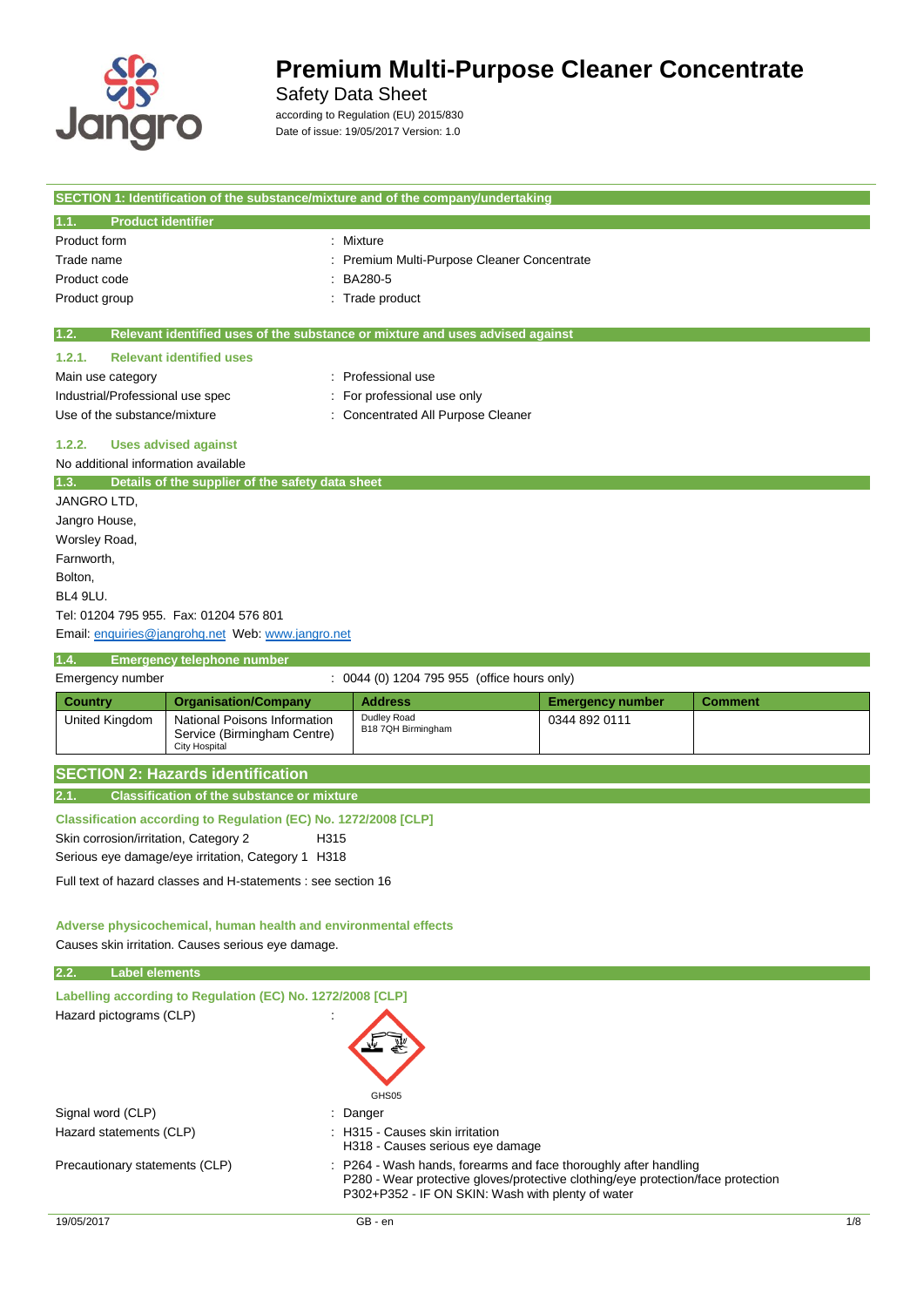## Safety Data Sheet

according to Regulation (EU) 2015/830

|                                             | P305+P351+P338 - IF IN EYES: Rinse cautiously with water for several minutes. Remove<br>contact lenses, if present and easy to do. Continue rinsing<br>P310 - Immediately call a POISON CENTER or doctor<br>P321 - Specific treatment (see supplemental first aid instruction on this label)<br>P332+P313 - If skin irritation occurs: Get medical advice/attention<br>P362+P364 - Take off contaminated clothing and wash it before reuse |
|---------------------------------------------|--------------------------------------------------------------------------------------------------------------------------------------------------------------------------------------------------------------------------------------------------------------------------------------------------------------------------------------------------------------------------------------------------------------------------------------------|
| EUH-statements                              | : EUH208 - Contains 1,2-benzisothiazol-3(2H)-one, 1,2-benzisothiazolin-3-one(2634-33-5). May<br>produce an allergic reaction                                                                                                                                                                                                                                                                                                               |
| Detergent Regulation: Labelling of contents | Contains: Anionic surfactants <5%; Non-ionic surfactants <5%; Phosphates <5%<br>pH (Concentrate) 11-12.5                                                                                                                                                                                                                                                                                                                                   |

### **2.3. Other hazards**

### No additional information available

### **SECTION 3: Composition/information on ingredients**

## **3.1. Substance**

### Not applicable

### **3.2. Mixture**

| <b>Name</b>                                                                        | <b>Product identifier</b>                                                                            | $\frac{9}{6}$ | <b>Classification according to</b><br><b>Regulation (EC) No.</b><br>1272/2008 [CLP]                                 |
|------------------------------------------------------------------------------------|------------------------------------------------------------------------------------------------------|---------------|---------------------------------------------------------------------------------------------------------------------|
| propan-2-ol, isopropyl alcohol, isopropanol                                        | (CAS No) 67-63-0<br>(EC no) 200-661-7<br>(EC index no) 603-117-00-0<br>(REACH-no) 01-2119457558-25   | $5 - 10$      | Flam. Lig. 2, H225<br>Eye Irrit. 2, H319<br><b>STOT SE 3. H336</b>                                                  |
| 3-butoxypropan-2-ol, propylene glycol monobutyl ether                              | (CAS No) 5131-66-8<br>(EC no) 225-878-4<br>(EC index no) 603-052-00-8<br>(REACH-no) 01-2119475527-28 | $5 - 10$      | Eye Irrit. 2, H319                                                                                                  |
| Sodium xylenesulphonate                                                            | (CAS No) 1300-72-7<br>(EC no) 215-090-9<br>(REACH-no) 01-2119513350-56                               | $3 - 5$       | Eye Irrit. 2, H319                                                                                                  |
| SODIUM METASILICATE PENTAHYDRATE                                                   | (CAS No) 10213-79-3<br>(EC no) 229-912-9                                                             | $0.1 - 1$     | Met. Corr. 1, H290<br>Skin Corr. 1, H314<br>STOT SE 3, H335                                                         |
| ethanediol, ethylene glycol<br>substance with a Community workplace exposure limit | (CAS No) 107-21-1<br>(EC no) 203-473-3<br>(EC index no) 603-027-00-1<br>(REACH-no) 01-2119456816-28  | < 0.1         | Acute Tox. 4 (Oral), H302                                                                                           |
| 1,2-benzisothiazol-3(2H)-one, 1,2-benzisothiazolin-3-one                           | (CAS No) 2634-33-5<br>(EC no) 220-120-9<br>(EC index no) 613-088-00-6                                | < 0.1         | Acute Tox. 4 (Oral), H302<br>Skin Irrit. 2, H315<br>Eye Dam. 1, H318<br>Skin Sens. 1, H317<br>Aquatic Acute 1, H400 |
| <b>Specific concentration limits:</b>                                              |                                                                                                      |               |                                                                                                                     |
| <b>Name</b>                                                                        | <b>Product identifier</b>                                                                            |               | <b>Specific concentration limits</b>                                                                                |
| 1,2-benzisothiazol-3(2H)-one, 1,2-benzisothiazolin-3-one                           | (CAS No) 2634-33-5<br>(EC no) 220-120-9<br>(EC index no) 613-088-00-6                                |               | (C >= 0.05) Skin Sens. 1, H317                                                                                      |

#### Full text of H-statements: see section 16

| <b>SECTION 4: First aid measures</b>                                |                                                                                                                                                        |
|---------------------------------------------------------------------|--------------------------------------------------------------------------------------------------------------------------------------------------------|
| 4.1.<br><b>Description of first aid measures</b>                    |                                                                                                                                                        |
| First-aid measures general                                          | : If you feel unwell, seek medical advice (show the label where possible).                                                                             |
| First-aid measures after inhalation                                 | : Remove person to fresh air and keep comfortable for breathing.                                                                                       |
| First-aid measures after skin contact                               | : Wash skin with plenty of water. Take off contaminated clothing. If skin irritation occurs: Get<br>medical advice/attention.                          |
| First-aid measures after eye contact                                | Rinse cautiously with water for several minutes. Remove contact lenses, if present and easy to<br>do. Continue rinsing. Call a physician immediately.  |
| First-aid measures after ingestion                                  | : Never give anything by mouth to an unconscious person. Drink plenty of water. Do not induce<br>vomiting. Call a doctor/physician if you feel unwell. |
| 4.2.<br>Most important symptoms and effects, both acute and delayed |                                                                                                                                                        |
| Symptoms/injuries after skin contact                                | : Irritation.                                                                                                                                          |
| Symptoms/injuries after eye contact                                 | : Serious damage to eyes.                                                                                                                              |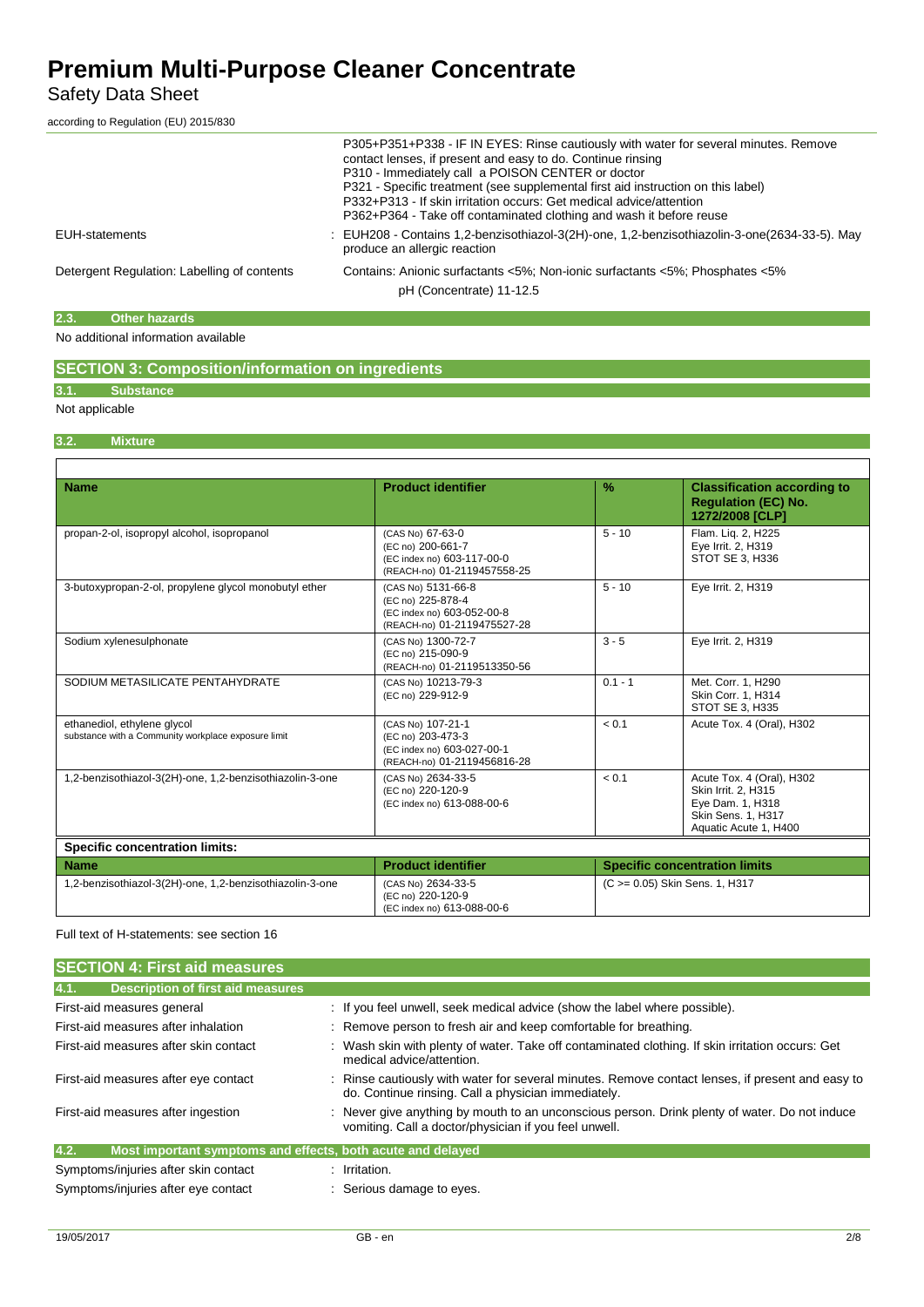Safety Data Sheet

according to Regulation (EU) 2015/830

| 4.3.                                                                                       |                                                               | Indication of any immediate medical attention and special treatment needed |                                                                                                 |
|--------------------------------------------------------------------------------------------|---------------------------------------------------------------|----------------------------------------------------------------------------|-------------------------------------------------------------------------------------------------|
| Treat symptomatically.                                                                     |                                                               |                                                                            |                                                                                                 |
| <b>SECTION 5: Firefighting measures</b>                                                    |                                                               |                                                                            |                                                                                                 |
| 5.1.<br><b>Extinguishing media</b>                                                         |                                                               |                                                                            |                                                                                                 |
| Suitable extinguishing media                                                               |                                                               | spray. Dry powder. Foam. Carbon dioxide.                                   | : The product is not flammable. Use extinguishing agent suitable for surrounding fire. Water    |
| 5.2.                                                                                       | Special hazards arising from the substance or mixture         |                                                                            |                                                                                                 |
| Hazardous decomposition products in case of<br>fire                                        |                                                               | : Toxic fumes may be released.                                             |                                                                                                 |
| 5.3.<br><b>Advice for firefighters</b>                                                     |                                                               |                                                                            |                                                                                                 |
| Protection during firefighting                                                             |                                                               | apparatus. Complete protective clothing.                                   | : Do not attempt to take action without suitable protective equipment. Self-contained breathing |
| <b>SECTION 6: Accidental release measures</b>                                              |                                                               |                                                                            |                                                                                                 |
| 6.1.                                                                                       |                                                               | Personal precautions, protective equipment and emergency procedures        |                                                                                                 |
| 6.1.1.<br>For non-emergency personnel                                                      |                                                               |                                                                            |                                                                                                 |
| Emergency procedures                                                                       |                                                               | : Ventilate spillage area. Avoid contact with skin and eyes.               |                                                                                                 |
| 6.1.2.<br>For emergency responders                                                         |                                                               |                                                                            |                                                                                                 |
| Protective equipment                                                                       |                                                               | refer to section 8: "Exposure controls/personal protection".               | Do not attempt to take action without suitable protective equipment. For further information    |
| 6.2.<br><b>Environmental precautions</b>                                                   |                                                               |                                                                            |                                                                                                 |
| Avoid release to the environment.                                                          |                                                               |                                                                            |                                                                                                 |
| 6.3.                                                                                       | Methods and material for containment and cleaning up          |                                                                            |                                                                                                 |
| Methods for cleaning up                                                                    |                                                               | : Take up liquid spill into absorbent material.                            |                                                                                                 |
| Other information                                                                          | Dispose of materials or solid residues at an authorized site. |                                                                            |                                                                                                 |
| 6.4.<br><b>Reference to other sections</b><br>For further information refer to section 13. |                                                               |                                                                            |                                                                                                 |
|                                                                                            |                                                               |                                                                            |                                                                                                 |
| <b>SECTION 7: Handling and storage</b>                                                     |                                                               |                                                                            |                                                                                                 |
| <b>Precautions for safe handling</b><br>7.1.                                               |                                                               |                                                                            |                                                                                                 |
| Precautions for safe handling                                                              |                                                               | protective equipment.                                                      | : Ensure good ventilation of the work station. Avoid contact with skin and eyes. Wear personal  |
| Hygiene measures                                                                           |                                                               | Always wash hands after handling the product.                              | Wash contaminated clothing before reuse. Do not eat, drink or smoke when using this product.    |
| 7.2.                                                                                       | Conditions for safe storage, including any incompatibilities  |                                                                            |                                                                                                 |
| Storage conditions                                                                         |                                                               | Store in a well-ventilated place. Keep cool.                               |                                                                                                 |
| <b>Specific end use(s)</b><br>7.3.                                                         |                                                               |                                                                            |                                                                                                 |
| No additional information available                                                        |                                                               |                                                                            |                                                                                                 |
| <b>SECTION 8: Exposure controls/personal protection</b>                                    |                                                               |                                                                            |                                                                                                 |
| <b>Control parameters</b><br>8.1.                                                          |                                                               |                                                                            |                                                                                                 |
| 3-butoxypropan-2-ol, propylene glycol monobutyl ether (5131-66-8)                          |                                                               |                                                                            |                                                                                                 |
| EU                                                                                         | <b>IOELV TWA (ppm)</b>                                        |                                                                            | 10 ppm                                                                                          |
| propan-2-ol, isopropyl alcohol, isopropanol (67-63-0)                                      |                                                               |                                                                            |                                                                                                 |
| United Kingdom                                                                             | Local name                                                    |                                                                            | Propan-2-ol                                                                                     |
| United Kingdom                                                                             | WEL TWA (mg/m <sup>3</sup> )                                  |                                                                            | 999 mg/m <sup>3</sup>                                                                           |
| United Kingdom                                                                             | WEL TWA (ppm)                                                 |                                                                            | 400 ppm                                                                                         |
| United Kingdom                                                                             | WEL STEL (mg/m <sup>3</sup> )                                 |                                                                            | 1250 mg/m <sup>3</sup>                                                                          |
| United Kingdom                                                                             | WEL STEL (ppm)                                                |                                                                            | 500 ppm                                                                                         |
| ethanediol, ethylene glycol (107-21-1)                                                     |                                                               |                                                                            |                                                                                                 |
| EU                                                                                         | Local name                                                    |                                                                            | Ethylene glycol                                                                                 |
| EU                                                                                         | IOELV TWA (mg/m <sup>3</sup> )                                |                                                                            | $52$ mg/m <sup>3</sup>                                                                          |
| EU                                                                                         | IOELV TWA (ppm)                                               |                                                                            | 20 ppm                                                                                          |
| EU                                                                                         | IOELV STEL (mg/m <sup>3</sup> )                               |                                                                            | 104 mg/m <sup>3</sup>                                                                           |
| EU                                                                                         | IOELV STEL (ppm)                                              |                                                                            | 40 ppm                                                                                          |
| EU                                                                                         | <b>Notes</b>                                                  |                                                                            | Skin                                                                                            |
| United Kingdom                                                                             | Local name                                                    |                                                                            | Ethane-1,2-diol                                                                                 |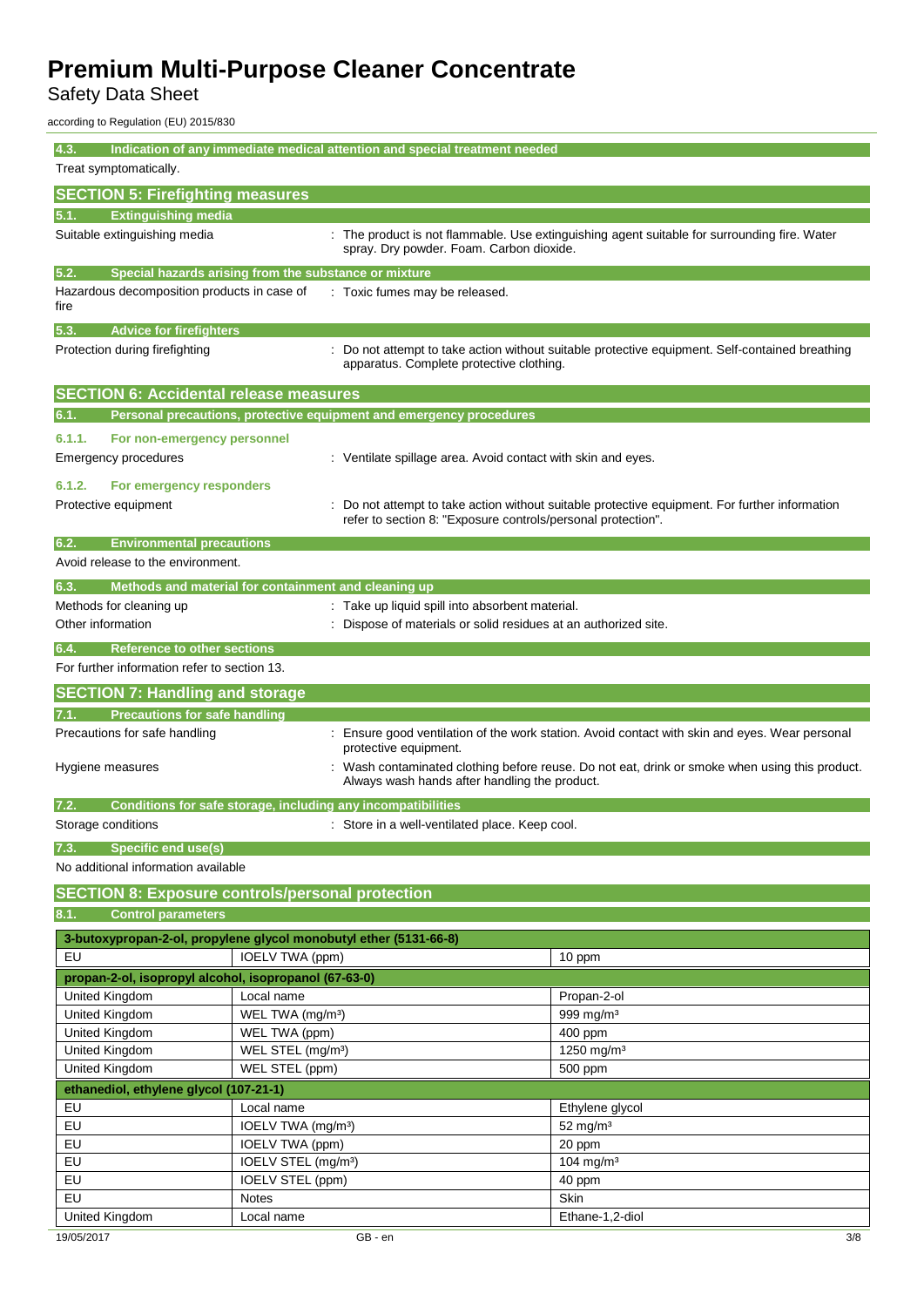## Safety Data Sheet

according to Regulation (EU) 2015/830

| ethanediol, ethylene glycol (107-21-1) |                               |                                                                                                                                                                   |  |
|----------------------------------------|-------------------------------|-------------------------------------------------------------------------------------------------------------------------------------------------------------------|--|
| United Kingdom                         | WEL TWA (mg/m <sup>3</sup> )  | 10 mg/m <sup>3</sup> particulate<br>52 mg/m <sup>3</sup> vapour                                                                                                   |  |
| United Kingdom                         | WEL TWA (ppm)                 | 20 ppm vapour                                                                                                                                                     |  |
| United Kingdom                         | WEL STEL (mg/m <sup>3</sup> ) | 104 mg/m <sup>3</sup> vapour                                                                                                                                      |  |
| United Kingdom                         | WEL STEL (ppm)                | 40 ppm vapour                                                                                                                                                     |  |
| United Kingdom                         | Remark (WEL)                  | Sk (Can be absorbed through the skin. The assigned<br>substances are those for which there are concerns<br>that dermal absorption will lead to systemic toxicity) |  |

#### **8.2. Exposure controls**

#### **Appropriate engineering controls:**

Ensure good ventilation of the work station.

#### **Hand protection:**

Protective gloves

#### **Eye protection:**

Safety glasses

#### **Skin and body protection:**

Wear suitable protective clothing

#### **Respiratory protection:**

In case of insufficient ventilation, wear suitable respiratory equipment

### **Environmental exposure controls:**

Avoid release to the environment.

| <b>SECTION 9: Physical and chemical properties</b>            |                                        |
|---------------------------------------------------------------|----------------------------------------|
| 9.1.<br>Information on basic physical and chemical properties |                                        |
| Physical state                                                | : Liquid                               |
| Colour                                                        | Purple.                                |
| Odour                                                         | characteristic.                        |
| Odour threshold                                               | No data available                      |
| pH                                                            | $11 - 12.5$                            |
| Relative evaporation rate (butyl acetate=1)                   | No data available                      |
| Melting point                                                 | Not applicable<br>÷                    |
| Freezing point                                                | < 0 °C                                 |
| Boiling point                                                 | >100 °C                                |
| Flash point                                                   | No data available                      |
| Auto-ignition temperature                                     | No data available                      |
| Decomposition temperature                                     | No data available                      |
| Flammability (solid, gas)                                     | Not applicable                         |
| Vapour pressure                                               | No data available                      |
| Relative vapour density at 20 °C                              | No data available                      |
| Relative density                                              | No data available                      |
| Density                                                       | $\approx$ 1.035 g/ml                   |
| Solubility                                                    | Miscible with water. Soluble in water. |
| Log Pow                                                       | No data available<br>t.                |
| Viscosity, kinematic                                          | No data available                      |
| Viscosity, dynamic                                            | No data available                      |
| <b>Explosive properties</b>                                   | Product is not explosive.              |
| Oxidising properties                                          | Oxidising solids Not applicable.       |
| <b>Explosive limits</b>                                       | No data available                      |
| 9.2.<br><b>Other information</b>                              |                                        |

No additional information available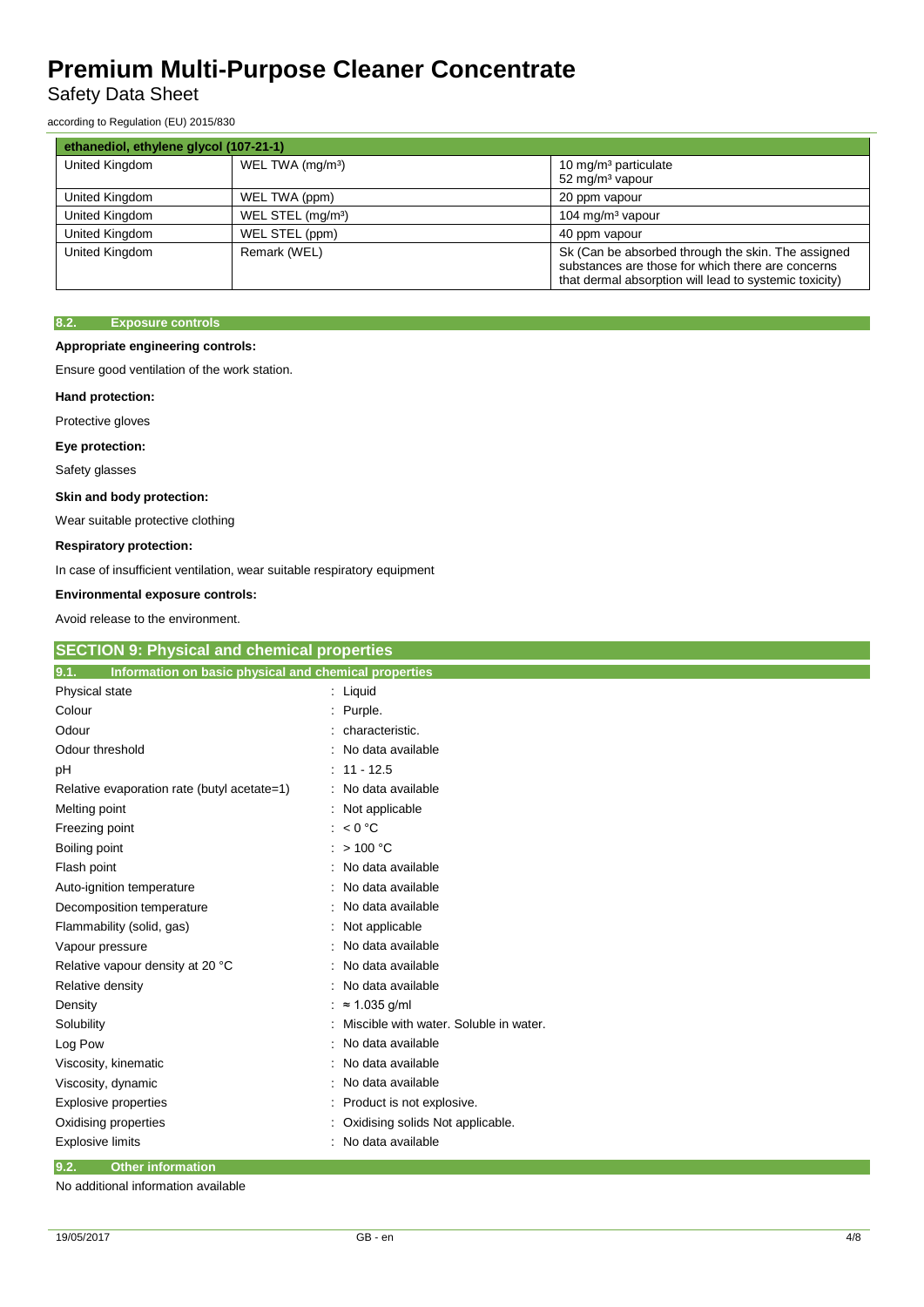## Safety Data Sheet

according to Regulation (EU) 2015/830

| <b>SECTION 10: Stability and reactivity</b>                                        |                                       |  |  |
|------------------------------------------------------------------------------------|---------------------------------------|--|--|
| <b>Reactivity</b><br>10.1.                                                         |                                       |  |  |
| The product is non-reactive under normal conditions of use, storage and transport. |                                       |  |  |
| <b>Chemical stability</b><br>10.2.                                                 |                                       |  |  |
| Stable under normal conditions.                                                    |                                       |  |  |
| <b>Possibility of hazardous reactions</b><br>10.3.                                 |                                       |  |  |
| No dangerous reactions known under normal conditions of use.                       |                                       |  |  |
|                                                                                    |                                       |  |  |
| 10.4.<br><b>Conditions to avoid</b>                                                |                                       |  |  |
| None under recommended storage and handling conditions (see section 7).            |                                       |  |  |
| Incompatible materials<br>10.5.                                                    |                                       |  |  |
| Oxidizing agent. Reducing agents.                                                  |                                       |  |  |
| 10.6.<br><b>Hazardous decomposition products</b>                                   |                                       |  |  |
| On burning: release of carbon monoxide - carbon dioxide.                           |                                       |  |  |
|                                                                                    |                                       |  |  |
| <b>SECTION 11: Toxicological information</b>                                       |                                       |  |  |
| Information on toxicological effects<br>11.1.                                      |                                       |  |  |
| Acute toxicity                                                                     | : Not classified                      |  |  |
| Sodium xylenesulphonate (1300-72-7)                                                |                                       |  |  |
| LD50 oral                                                                          | > 7000 mg/kg bodyweight               |  |  |
| LD50 dermal                                                                        | > 2000 mg/kg bodyweight               |  |  |
| 3-butoxypropan-2-ol, propylene glycol monobutyl ether (5131-66-8)                  |                                       |  |  |
| LD50 oral rat                                                                      | 3300 mg/kg                            |  |  |
| LD50 dermal rat                                                                    | > 2000                                |  |  |
| LC50 inhalation rat (Vapours - mg/l/4h)                                            | $> 3.5$ mg/l/4h                       |  |  |
| propan-2-ol, isopropyl alcohol, isopropanol (67-63-0)                              |                                       |  |  |
| LD50 oral rat                                                                      | 5840 mg/kg                            |  |  |
| LD50 oral                                                                          | 4396 mg/kg bodyweight                 |  |  |
| LD50 dermal rat                                                                    | 13900 mg/kg                           |  |  |
| LD50 dermal rabbit<br>LD50 dermal                                                  | 12870 mg/kg<br>12800 mg/kg bodyweight |  |  |
| LC50 inhalation rat (Dust/Mist - mg/l/4h)                                          | 46600 mg/l/4h                         |  |  |
| LC50 inhalation rat (Vapours - mg/l/4h)                                            | 72.6 mg/l/4h                          |  |  |
| ethanediol, ethylene glycol (107-21-1)                                             |                                       |  |  |
| LD50 oral                                                                          | 7712 mg/kg bodyweight                 |  |  |
| D50 dermal                                                                         | 10600 mg/kg bodyweight                |  |  |
| LC50 inhalation rat (Dust/Mist - mg/l/4h)                                          | > 2500 mg/l/4h                        |  |  |
| 1,2-benzisothiazol-3(2H)-one, 1,2-benzisothiazolin-3-one (2634-33-5)               |                                       |  |  |
| LD50 oral                                                                          | 1020 mg/kg bodyweight                 |  |  |
| LD50 dermal                                                                        | 4115 mg/kg bodyweight                 |  |  |
| LC50 inhalation rat (Dust/Mist - mg/l/4h)                                          | 100 mg/l/4h                           |  |  |
| Skin corrosion/irritation                                                          | : Causes skin irritation.             |  |  |
|                                                                                    | pH: 11 - 12.5                         |  |  |
| Serious eye damage/irritation                                                      | : Causes serious eye damage.          |  |  |
|                                                                                    | pH: 11 - 12.5                         |  |  |
| Respiratory or skin sensitisation                                                  | Not classified                        |  |  |
| Germ cell mutagenicity                                                             | Not classified                        |  |  |
| Carcinogenicity                                                                    | Not classified                        |  |  |
| Reproductive toxicity                                                              | Not classified                        |  |  |
| Specific target organ toxicity (single exposure)                                   | Not classified                        |  |  |
| Specific target organ toxicity (repeated<br>exposure)                              | : Not classified                      |  |  |
| Aspiration hazard                                                                  | : Not classified                      |  |  |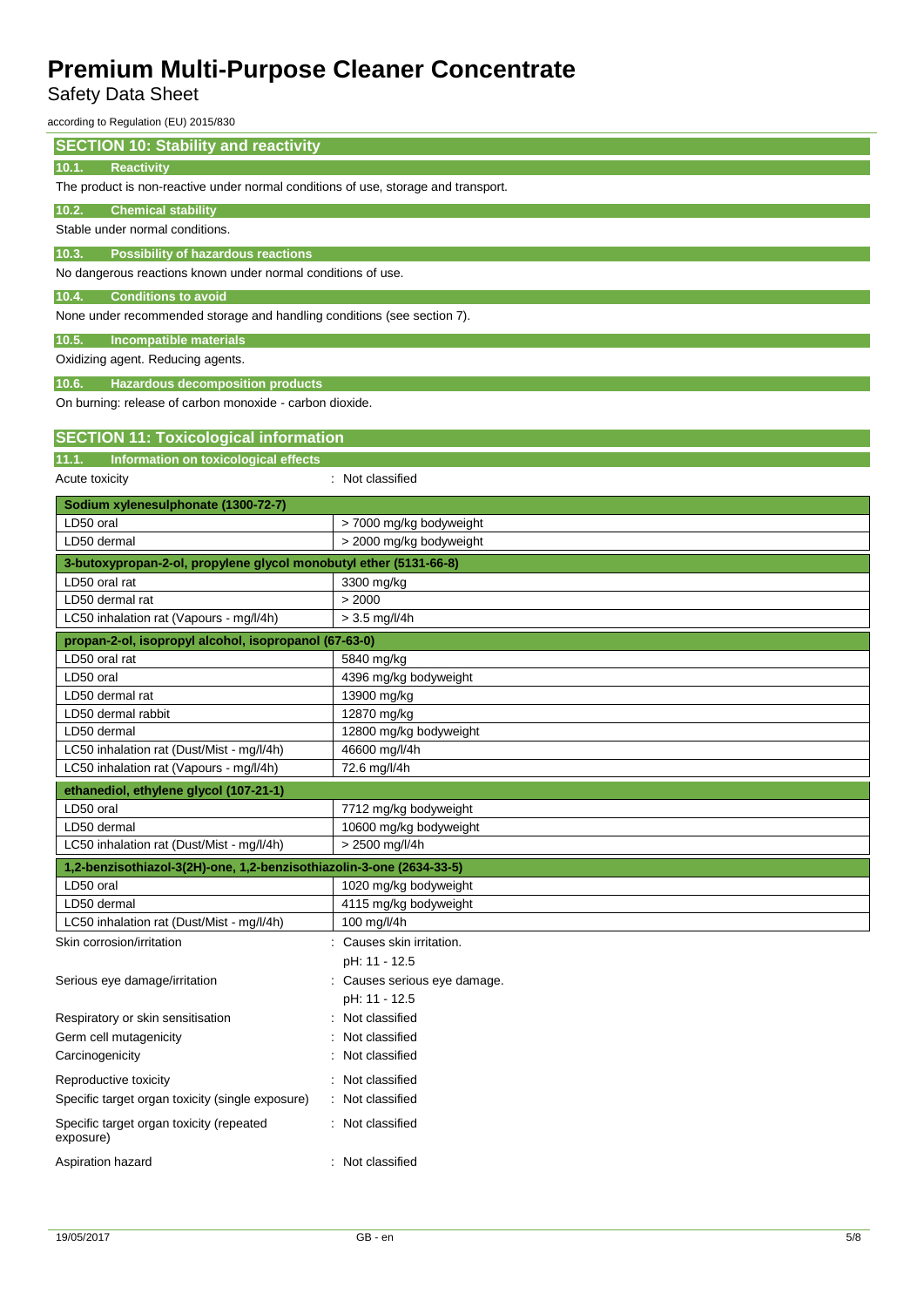Safety Data Sheet

according to Regulation (EU) 2015/830

| <b>SECTION 12: Ecological information</b>                            |                                                                                                                                                                                                       |
|----------------------------------------------------------------------|-------------------------------------------------------------------------------------------------------------------------------------------------------------------------------------------------------|
| <b>Toxicity</b><br>12.1.                                             |                                                                                                                                                                                                       |
| Ecology - general                                                    | : The product is not considered harmful to aquatic organisms nor to cause long-term adverse<br>effects in the environment.                                                                            |
| Sodium xylenesulphonate (1300-72-7)                                  |                                                                                                                                                                                                       |
| EC50 other aquatic organisms 1                                       | $> 1020$ mg/l                                                                                                                                                                                         |
| EC50 other aquatic organisms 2                                       | IC50 algea (72 h) mg/l                                                                                                                                                                                |
| 3-butoxypropan-2-ol, propylene glycol monobutyl ether (5131-66-8)    |                                                                                                                                                                                                       |
| LC50 fish 1                                                          | $> 560$ mg/l                                                                                                                                                                                          |
| EC50 Daphnia 1                                                       | > 1000 mg/l                                                                                                                                                                                           |
| propan-2-ol, isopropyl alcohol, isopropanol (67-63-0)                |                                                                                                                                                                                                       |
| LC50 fish 1                                                          | 9640 mg/l                                                                                                                                                                                             |
| LC50 fish 2                                                          | 11130 mg/l                                                                                                                                                                                            |
| EC50 other aquatic organisms 1                                       | 13299 mg/l EC50 waterflea (48 h)                                                                                                                                                                      |
| EC50 other aquatic organisms 2                                       | > 1000 mg/l IC50 algea (72 h) mg/l                                                                                                                                                                    |
| ethanediol, ethylene glycol (107-21-1)                               |                                                                                                                                                                                                       |
| LC50 fish 1                                                          | 72860 mg/l                                                                                                                                                                                            |
| EC50 other aquatic organisms 1                                       | > 100 mg/l EC50 waterflea (48 h)                                                                                                                                                                      |
| EC50 other aquatic organisms 2                                       | 6500 mg/l IC50 algea (72 h) mg/l                                                                                                                                                                      |
| 1,2-benzisothiazol-3(2H)-one, 1,2-benzisothiazolin-3-one (2634-33-5) |                                                                                                                                                                                                       |
| LC50 fish 1                                                          | $2.18$ mg/l                                                                                                                                                                                           |
| EC50 other aquatic organisms 1                                       | 2.94 mg/l EC50 waterflea (48 h)                                                                                                                                                                       |
| EC50 other aquatic organisms 2                                       | 0.11 mg/l IC50 algea (72 h) mg/l                                                                                                                                                                      |
|                                                                      |                                                                                                                                                                                                       |
| 12.2.<br><b>Persistence and degradability</b>                        |                                                                                                                                                                                                       |
| <b>XOLA CLEAN UNIVERSAL CLEANER</b>                                  |                                                                                                                                                                                                       |
| Persistence and degradability                                        | The surfactant(s) contained in this preparation complies (comply) with the biodegradability<br>criteria as laid down in Regulation (EC) No. 648/2004 on detergents. Data to support this              |
|                                                                      | assertion are held at the disposal of the competent authorities of the Member States and will<br>be made available to them, at their direct request or at the request of a detergent<br>manufacturer. |
| 12.3.<br><b>Bioaccumulative potential</b>                            |                                                                                                                                                                                                       |
|                                                                      |                                                                                                                                                                                                       |
| propan-2-ol, isopropyl alcohol, isopropanol (67-63-0)                | 0.05                                                                                                                                                                                                  |
| Log Pow                                                              |                                                                                                                                                                                                       |
| <b>Mobility in soil</b><br>12.4.                                     |                                                                                                                                                                                                       |
| No additional information available                                  |                                                                                                                                                                                                       |
| 12.5. Results of PBT and vPvB assessment                             |                                                                                                                                                                                                       |
| <b>XOLA CLEAN UNIVERSAL CLEANER</b>                                  |                                                                                                                                                                                                       |
| Results of PBT assessment                                            | The product does not meet the PBT and vPvB classification criteria                                                                                                                                    |
| <b>Other adverse effects</b><br>12.6.                                |                                                                                                                                                                                                       |
| No additional information available                                  |                                                                                                                                                                                                       |
|                                                                      |                                                                                                                                                                                                       |
| <b>SECTION 13: Disposal considerations</b>                           |                                                                                                                                                                                                       |
| <b>Waste treatment methods</b><br>13.1.                              |                                                                                                                                                                                                       |
| Regional legislation (waste)                                         | : Disposal must be done according to official regulations.                                                                                                                                            |
| <b>SECTION 14: Transport information</b>                             |                                                                                                                                                                                                       |
| In accordance with ADR / RID / IMDG / IATA / ADN                     |                                                                                                                                                                                                       |
|                                                                      |                                                                                                                                                                                                       |
| 14.1.<br><b>UN number</b>                                            |                                                                                                                                                                                                       |
| UN-No. (ADR)                                                         | : Not applicable                                                                                                                                                                                      |
| UN-No. (IMDG)                                                        | Not applicable                                                                                                                                                                                        |
| UN-No. (IATA)                                                        | Not applicable                                                                                                                                                                                        |
| UN-No. (ADN)                                                         | Not applicable                                                                                                                                                                                        |
| UN-No. (RID)                                                         | Not applicable                                                                                                                                                                                        |
| UN proper shipping name<br>14.2.<br>Proper Shipping Name (ADR)       | Not applicable                                                                                                                                                                                        |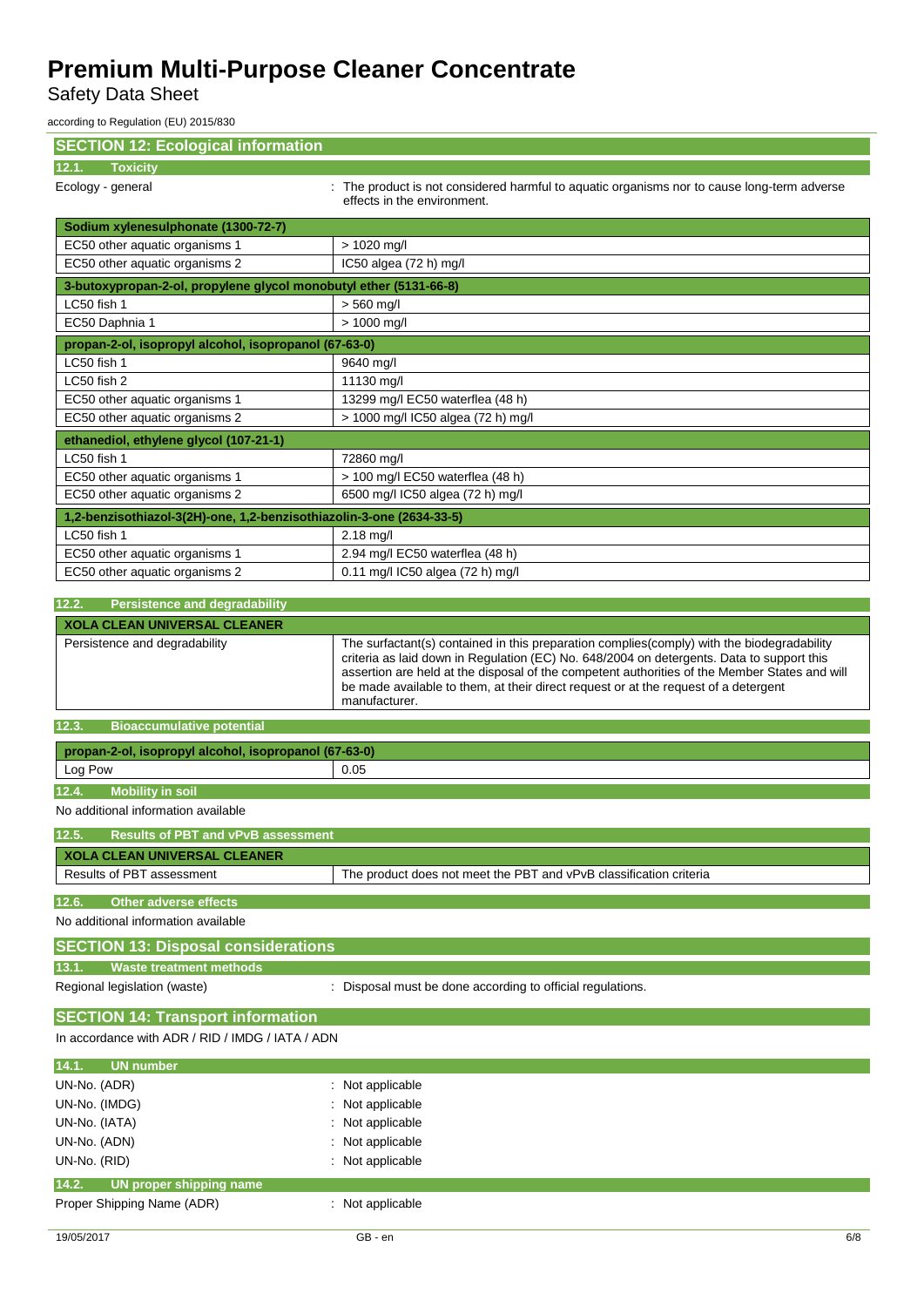## Safety Data Sheet

| according to Regulation (EU) 2015/830                                       |                                                                                                |
|-----------------------------------------------------------------------------|------------------------------------------------------------------------------------------------|
| Proper Shipping Name (IMDG)                                                 | : Not applicable                                                                               |
| Proper Shipping Name (IATA)                                                 | Not applicable                                                                                 |
| Proper Shipping Name (ADN)                                                  | Not applicable                                                                                 |
| Proper Shipping Name (RID)                                                  | Not applicable                                                                                 |
| 14.3.<br><b>Transport hazard class(es)</b>                                  |                                                                                                |
| ADR                                                                         |                                                                                                |
| Transport hazard class(es) (ADR)                                            | : Not applicable                                                                               |
|                                                                             |                                                                                                |
| <b>IMDG</b>                                                                 |                                                                                                |
| Transport hazard class(es) (IMDG)                                           | Not applicable<br>÷                                                                            |
|                                                                             |                                                                                                |
| <b>IATA</b>                                                                 |                                                                                                |
| Transport hazard class(es) (IATA)                                           | : Not applicable                                                                               |
|                                                                             |                                                                                                |
| <b>ADN</b>                                                                  |                                                                                                |
| Transport hazard class(es) (ADN)                                            | : Not applicable                                                                               |
|                                                                             |                                                                                                |
| RID                                                                         |                                                                                                |
| Transport hazard class(es) (RID)                                            | : Not applicable                                                                               |
|                                                                             |                                                                                                |
| 14.4.<br><b>Packing group</b>                                               |                                                                                                |
| Packing group (ADR)                                                         | Not applicable                                                                                 |
| Packing group (IMDG)                                                        | Not applicable                                                                                 |
| Packing group (IATA)                                                        | Not applicable                                                                                 |
| Packing group (ADN)                                                         | Not applicable                                                                                 |
| Packing group (RID)                                                         | Not applicable                                                                                 |
| 14.5.<br><b>Environmental hazards</b>                                       |                                                                                                |
| Dangerous for the environment                                               | : No                                                                                           |
| Marine pollutant                                                            | No<br>÷                                                                                        |
| Other information                                                           | No supplementary information available                                                         |
|                                                                             |                                                                                                |
| <b>Special precautions for user</b><br>14.6.                                |                                                                                                |
| - Overland transport                                                        |                                                                                                |
| Not applicable                                                              |                                                                                                |
|                                                                             |                                                                                                |
| - Transport by sea                                                          |                                                                                                |
| Not applicable                                                              |                                                                                                |
| - Air transport                                                             |                                                                                                |
| Not applicable                                                              |                                                                                                |
|                                                                             |                                                                                                |
| - Inland waterway transport                                                 |                                                                                                |
| Not applicable                                                              |                                                                                                |
|                                                                             |                                                                                                |
| - Rail transport                                                            |                                                                                                |
| Not applicable                                                              |                                                                                                |
| 14.7.<br>Transport in bulk according to Annex II of MARPOL and the IBC Code |                                                                                                |
| Not applicable                                                              |                                                                                                |
|                                                                             |                                                                                                |
| <b>SECTION 15: Regulatory information</b>                                   |                                                                                                |
|                                                                             |                                                                                                |
| 15.1.<br><b>EU-Regulations</b><br>15.1.1.                                   | Safety, health and environmental regulations/legislation specific for the substance or mixture |

Contains no REACH substances with Annex XVII restrictions Contains no substance on the REACH candidate list Contains no REACH Annex XIV substances

### **15.1.2. National regulations**

No additional information available